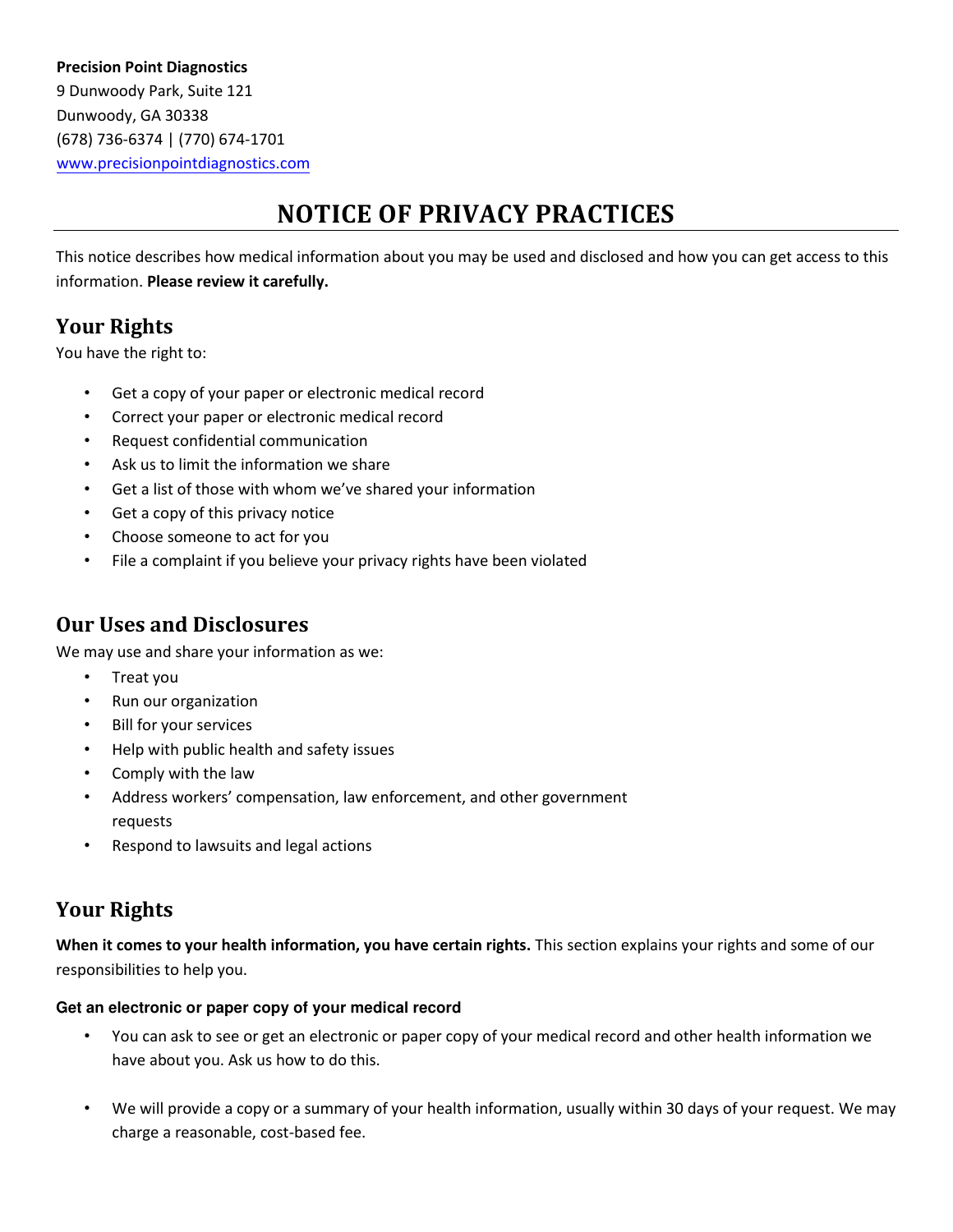- You can ask us to correct health information about you that you think is incorrect or incomplete. Ask us how to do this.
- We may say "no" to your request, but we'll tell you why in writing within 60 days.

#### **Request confidential communications**

- You can ask us to contact you in a specific way (for example, home or office phone) or to send mail to a different address.
- We will say "yes" to all reasonable requests.

#### **Ask us to limit what we use or share**

- You can ask us not to use or share certain health information for treatment, payment, or our operations. We are not required to agree to your request, and we may say "no" if it would affect your care.
- If you pay for a service or health care item out-of-pocket in full, you can ask us not to share that information for the purpose of payment or our operations with your health insurer. We will say "yes" unless a law requires us to share that information.

#### **Get a list of those with whom we've shared information**

- You can ask for a list (accounting) of the times we've shared your health information for two years prior to the date you ask, who we shared it with, and why.
- We will include all the disclosures except for those about treatment, payment, and health care operations, and certain other disclosures (such as any you asked us to make). We'll provide one accounting a year for free but will charge a reasonable, cost-based fee if you ask for another one within 12 months.

#### **Get a copy of this privacy notice**

You can ask for a paper copy of this notice at any time, even if you have agreed to receive the notice electronically. We will provide you with a paper copy.

#### **Choose someone to act for you**

- If you have given someone medical power of attorney or if someone is your legal guardian, that person can exercise your rights and make choices about your health information.
- We will make sure the person has this authority and can act for you before we take any action.

#### **File a complaint if you feel your rights are violated**

- You can complain if you feel we have violated your rights by contacting us using the information on page 1.
- You can file a complaint with the U.S. Department of Health and Human Services Office for Civil Rights by sending a letter to 200 Independence Avenue, S.W., Washington, D.C. 20201, calling 1-877-696-6775, or visiting **www.hhs.gov/ocr/privacy/hipaa/complaints/.**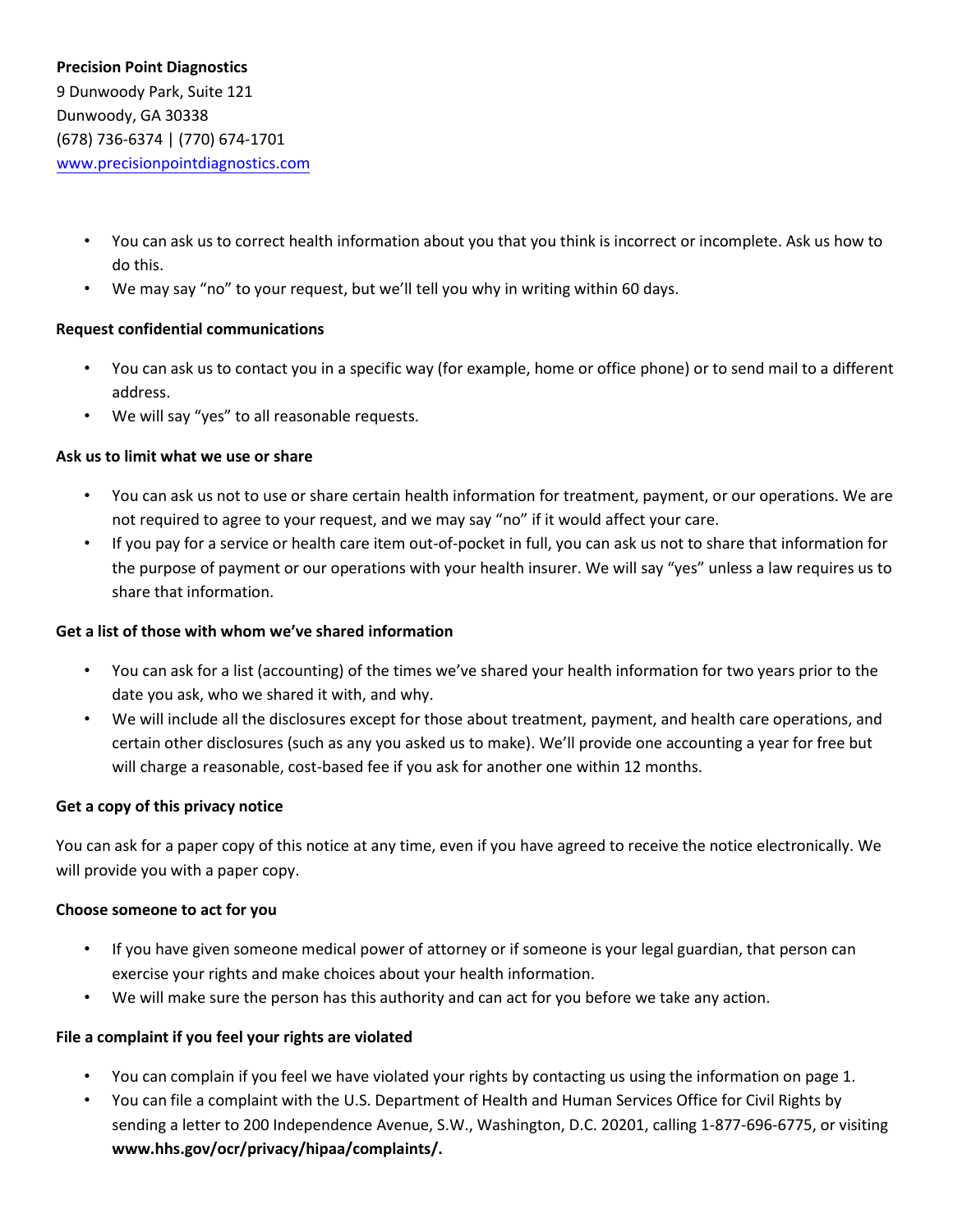• We will not retaliate against you for filing a complaint.

### **Our Uses and Disclosures**

#### **How do we typically use or share your health information?**

We typically use or share your health information in the following ways.

#### **Treat you**

We can use your health information and share it with other professionals who are treating you.

#### **Run our organization**

We can use and share your health information to run our practice, improve your care, and contact you when necessary.

#### **Bill for your services**

We can use and share your health information to bill and get payment from health plans or other entities.

#### **How else can we use or share your health information?**

We are allowed or required to share your information in other ways – usually in ways that contribute to the public good, such as public health and research. We have to meet many conditions in the law before we can share your information for these purposes. For more information see: [www.hhs.gov/ocr/privacy/hipaa/understanding/consumers/index.html](http://www.hhs.gov/ocr/privacy/hipaa/understanding/consumers/index.html)**.** 

#### **Help with public health and safety issues**

We can share health information about you for certain situations such as:

- Preventing disease
- Helping with product recalls
- Reporting suspected abuse, neglect, or domestic violence
- Preventing or reducing a serious threat to anyone's health or safety

#### **Comply with the law**

We will share information about you if state or federal laws require it, including with the Department of Health and Human Services if it wants to see that we're complying with federal privacy law.

#### **Address workers' compensation, law enforcement, and other government requests**

We can use or share health information about you:

• For workers' compensation claims